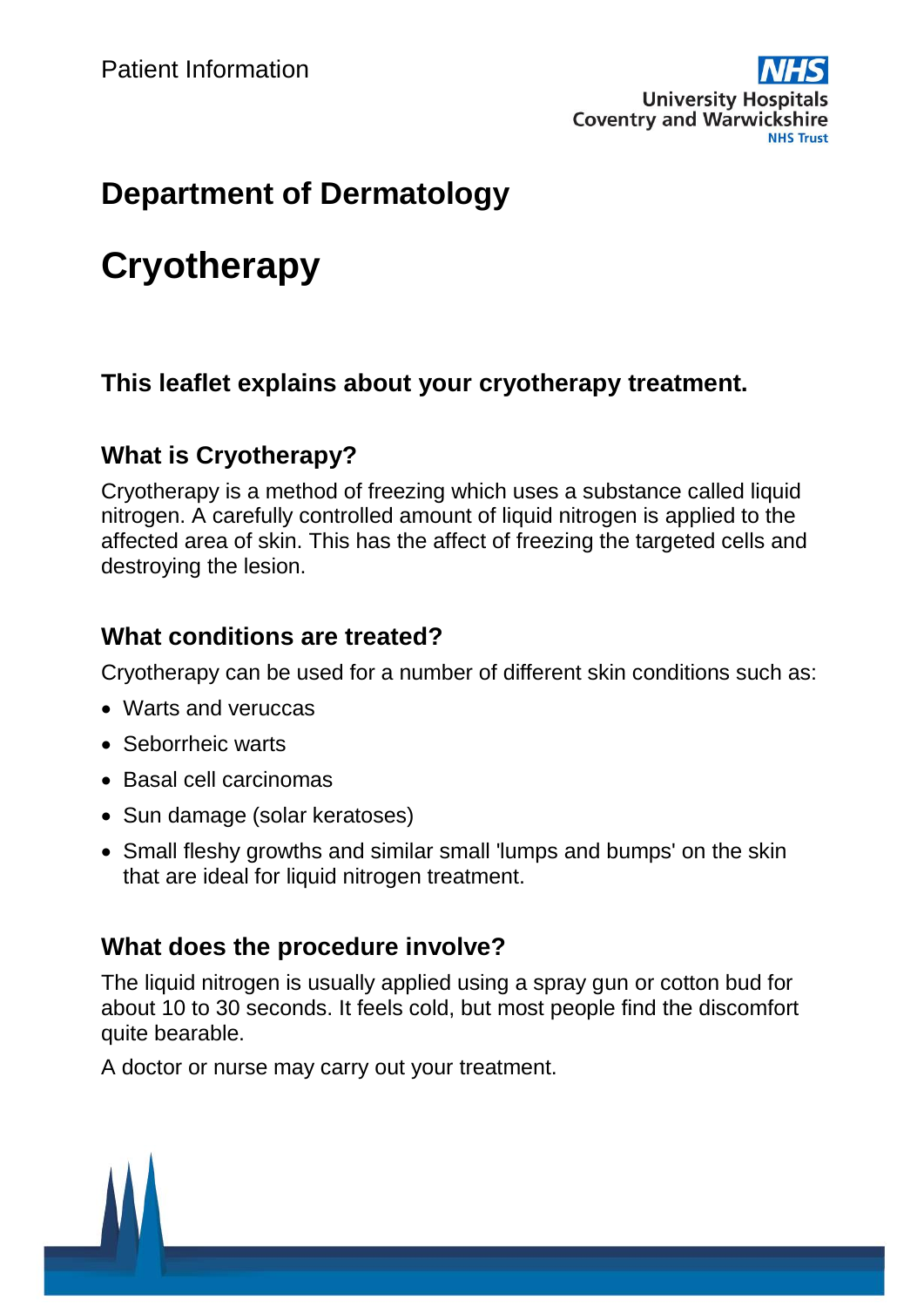#### **What are the risks and side effects of this treatment?**

Cryotherapy is a safe and reliable treatment and the cosmetic result is usually very good. However:

- Cryotherapy may not completely destroy the abnormal cells. Depending on the nature of the lesion, more than one treatment may be necessary, and this is usually repeated at regular intervals.
- Very rarely, a scar may form, especially if a deep freeze has been necessary (such as to treat a basal cell carcinoma).
- Pigmentation changes the skin on and around the treatment site may lighten or darken in colour, especially in dark skinned people.

# **After the treatment**

- Within 24 hours the treatment skin will become red and swollen. The degree of swelling will depend on the site and the duration of freezing. This is normal.
- If the area is very sore, paracetamol or a similar pain killer using the recommended dosage may be taken.
- The redness and swelling usually lasts for a few days. Sometimes a blister will form (blood in a blister is not sinister) just as with a burn. If this happens, keep the area clean. If necessary do this using a dry dressing. If the blister becomes uncomfortable, use a clean needle to release the fluid.
- A scab will form after a few days. This will normally come off approximately ten days later, leaving a pinkish coloured area underneath which will gradually fade. You should allow the scab to fall off naturally.
- You should be able to wash the area normally, but do not rub the area when drying with a towel, instead pat the area dry.
- Do not go swimming until the area has scabbed over.